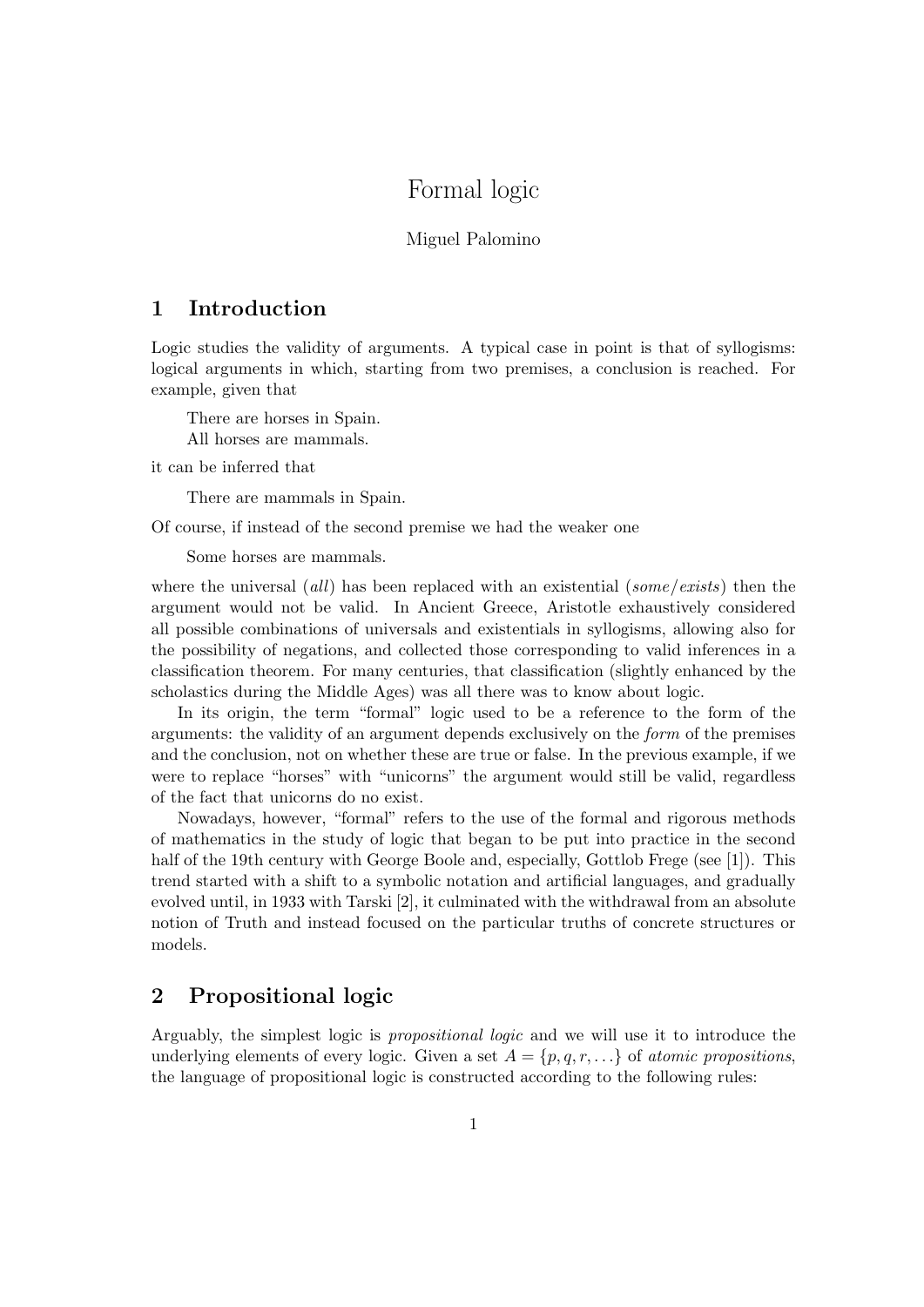$$
\varphi ::= p \in A \mid \neg p \mid \varphi \lor \varphi \mid \varphi \land \varphi \mid \varphi \to \varphi \mid \varphi \leftrightarrow \varphi
$$
  
\n
$$
\neg \text{ means 'No'} \qquad \rightarrow \text{means 'Implies/Then'}
$$
  
\n
$$
\lor \text{ means 'Or'} \qquad \leftrightarrow \text{means 'If and only if'}
$$
  
\n
$$
\land \text{ means 'And'}
$$

For example, let us assume that  $p$  represents "The chef is competent",  $q$  represents "The ingredients are expired", and  $r$ , "The cake is delicious". Then, the premise "If the chef is competent and the ingredients are not expired, then the cake will be delicious" could be represented in the language of propositional logic as

$$
(p \wedge \neg q) \rightarrow r.
$$

Furthermore, if we assume that the chef is actually competent, that is, if we assume  $p$ as the second premise, we can conclude that "If the cake is not delicious, the ingredients are expired", or, formally:

$$
\neg r \to q \, .
$$

But how and why can we conclude that this last sentence follows from the previous two premises? Or, more generally, how can we determine whether a formula  $\varphi$  is a valid consequence of a set of formulas  $\{\varphi_1, \ldots, \varphi_n\}$ ? Modern logic offers two possible ways, that used to be fused in the time of syllogisms: the model-theoretic approach and the proof-theoretic one.

In model theory it is necessary to assign a meaning to the formulas, to define a semantics for the language. The central notion is that of truth and of deciding the circumstances under which a formula is true. The more complex the logic, the more difficult this assignment is and hence the more complex the semantics. In propositional logic, we have to start by assigning arbitrary values to the atomic propositions: a valuation V is defined as a function that maps atomic propositions to either  $\theta$  (meaning, intuitively, false) or 1 (true). The meaning  $\mathcal{I}^V(\varphi)$  of an arbitrary formula  $\varphi$  is defined recursively:

$$
\mathcal{I}^V(p) = V(p)
$$

$$
\mathcal{I}^V(\neg\varphi) = \begin{cases}\n1 & \text{if } \mathcal{I}^V(\varphi) = 0 \\
0 & \text{if } \mathcal{I}^V(\varphi) = 1\n\end{cases}
$$
\n
$$
\mathcal{I}^V(\varphi \lor \psi) = \begin{cases}\n1 & \text{if } \mathcal{I}^V(\varphi) = 1 \text{ or } \mathcal{I}^V(\psi) = 1 \\
0 & \text{otherwise}\n\end{cases}
$$
\n
$$
\mathcal{I}^V(\varphi \land \psi) = \begin{cases}\n1 & \text{if } \mathcal{I}^V(\varphi) = 1 \text{ and } \mathcal{I}^V(\psi) = 1 \\
0 & \text{otherwise}\n\end{cases}
$$
\n
$$
\mathcal{I}^V(\varphi \to \psi) = \begin{cases}\n1 & \text{if } \mathcal{I}^V(\varphi) = 0 \text{ or } \mathcal{I}^V(\psi) = 1 \\
0 & \text{otherwise}\n\end{cases}
$$
\n
$$
\mathcal{I}^V(\varphi \leftrightarrow \psi) = \begin{cases}\n1 & \text{if } \mathcal{I}^V(\varphi) = \mathcal{I}^V(\psi) \\
0 & \text{otherwise}\n\end{cases}
$$

For example, if  $V(p) = V(q) = 0$  and  $V(r) = 1$ , then  $\mathcal{I}^V(\neg p) = 1$ ,  $\mathcal{I}^V(\neg p \wedge q) = 0$ , and  $\mathcal{I}^V(r \to (\neg p \wedge q)) = 0.$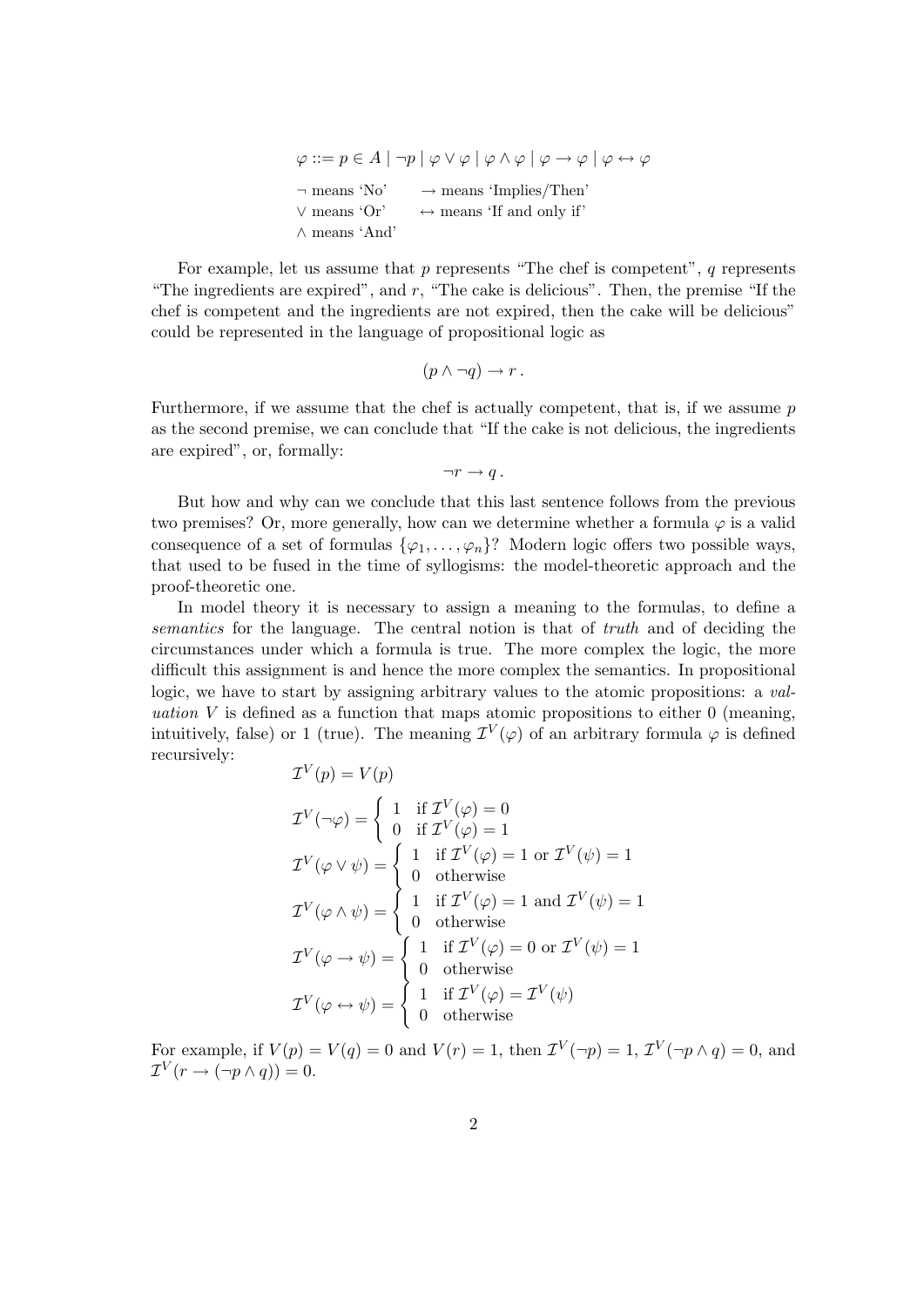If  $\mathcal{I}^V(\varphi) = 1$  then it is said that V is a model of  $\varphi$ , or that V satisfies  $\varphi$ ; it is a "world" in which  $\varphi$  is true. A formula is said to be *valid* if it is true under all circumstances, that is, if every valuation is a model of  $\varphi$ :

$$
\varphi
$$
 is valid if  $\mathcal{I}^V(\varphi) = 1$  for all valuations V.

For instance, it is easy to check that  $p \to (q \to p)$  is a valid formula. Similarly, if V is a model of all the formulas in a set Γ then V is said to be a model of Γ. A formula  $\varphi$  is a semantic consequence of a set  $\Gamma$  of formulas, written  $\Gamma \models \varphi$ , if every model of  $\Gamma$  is also a model of  $\varphi$  or, alternatively, if  $\varphi$  is true whenever all formulas in  $\Gamma$  are true:

$$
\Gamma \models \varphi
$$
 if  $\mathcal{I}^V(\varphi) = 1$  whenever  $\mathcal{I}^V(\psi) = 1$  for all  $\psi \in \Gamma$ .

In the proof-theoretic approach the central concept is that of  $proof$ : to show that a statement follows from some others one has to make use of a *deduction system*. Deduction systems are syntactic in nature, caring only about the form of sentences and not about what they represent or their possible meaning. One such system, the axiomatic method, distinguishes a subset of formulas, called axioms, formed by all sentences that match any of the following patterns:

$$
\varphi \to (\psi \to \varphi) \n(\varphi \to (\psi \to \chi)) \to ((\varphi \to \psi) \to (\varphi \to \chi)) \n(\neg \varphi \to \neg \psi) \to (\psi \to \varphi)
$$

Given a set of formulas Γ, a formula  $\varphi$  is said to be a *logical consequence* of Γ, written  $\Gamma \vdash \varphi$ , if there is a sequence of formulas  $\varphi_1, \varphi_2, \ldots, \varphi_n$  such that:

- 1.  $\varphi_n = \varphi$ .
- 2. For all  $i \leq n$ , either  $\varphi_i$  is an axiom, or  $\varphi_i$  belongs to  $\Gamma$ , or there exist  $j, k \leq i$  such that  $\varphi_k = \varphi_j \to \varphi_i$ .

This corresponds to an iterative process in which we can add to the set of provable sentences, at every stage, either an axiom (whose validity is clear according to the defined semantics), an element of Γ (a hypothesis we are assuming as given), or a formula  $\varphi_i$ whenever we have previously proved  $\varphi_j$  and that  $\varphi_j$  implies  $\varphi_i$ .

The axiomatic method is not the only deduction system. In natural deduction there are rules associated to the connectives: introduction rules, to prove formulas containing the connective, and elimination rules, to obtain consequences from a formula with a given connective. For example, the following are prototypical:

$$
\frac{\varphi \quad \psi}{\varphi \land \psi} \qquad \frac{\varphi \land \psi}{\varphi} \qquad \frac{\varphi \land \psi}{\psi} \qquad \frac{}{\varphi \text{ if } \varphi \in \Gamma}
$$

The first rule is the introduction rule for the logical "and," and captures the idea that if  $\varphi$  and  $\psi$  can both be proved, so can their conjunction; the next two are elimination rules, stating that from a conjunction both its conjuncts can be derived; the last allows the derivation of a hypothesis. Similar rules are associated to the remaining connectives. Compared to the axiomatic method, natural deduction has a richer set of rules: as a result, it is easier to prove things in the logic using natural deduction, but the simplicity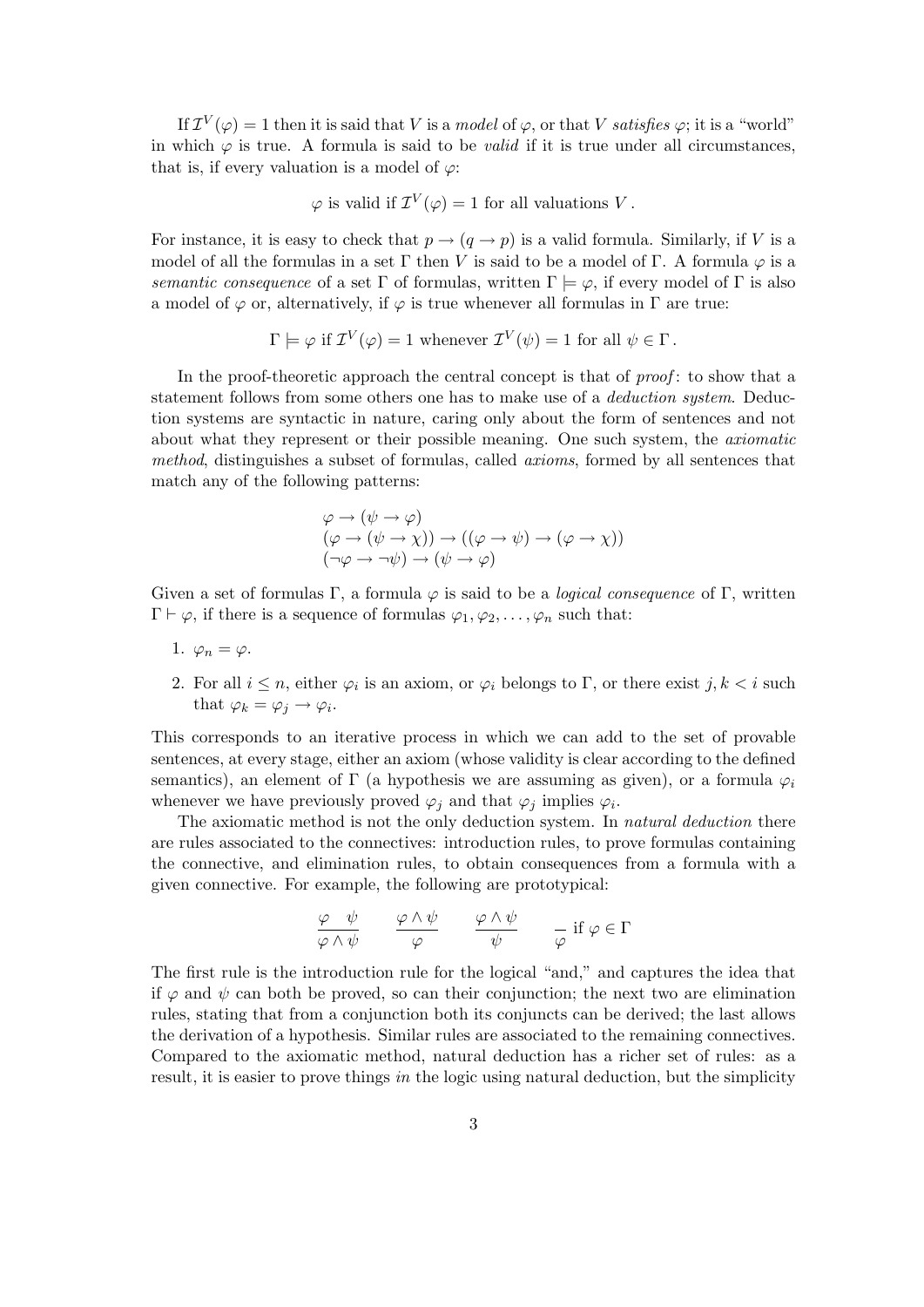of the axiomatic method comes in handy if one is interested in proving something about the logic. Although the presentations of deduction systems vary, they all allow the derivation of the same set of sentences (assuming they are properly designed).

Let us return to the example of the chef and the cake. In symbols, the argument can now be expressed as

$$
\{(p \land \neg q) \to r, p\} \models \neg r \to q.
$$

Although it is a bit tedious, one can consider all eight possible assignments of values to p, q, and  $r$  and check that it is actually a semantic consequence.

But then the following question can be raised. Why cannot the argument be expressed instead as

$$
\{(p \land \neg q) \to r, p\} \vdash \neg r \to q?
$$

Indeed, we have defined two different notions of consequence, semantic and logical, and though both are reasonable they do not seem to have much in common: which one should be chosen? This is an important *metalogical* question. Fortunately, in the case of propositional logic it does not matter for it can be proved that

$$
\Gamma \vdash \varphi
$$
 if and only if  $\Gamma \models \varphi$ .

The implication from left to right, that asserts that any proof-theoretic logical consequence is also a semantic consequence, is known as the *soundness of propositional logic*. The implication from right to left, that claims that any semantic consequence has a syntactic derivation, is the *completeness of propositional logic*.

Assume that we have a finite set  $\Gamma$  of assumptions. We then have two methods at our disposal to decide whether a given formula follows from Γ: either we build a syntactic proof, or show that all models of the assumptions also satisfy the formula. In particular, since we are working with a finite set of formulas there is only a finite number of atomic propositions involved: we can consider all possible valuations and study whether there is one that satifies  $\Gamma$  but not  $\varphi$ . Hence, for propositional logic, the validity problem is decidable, in the precise sense that there is an effective procedure or algorithm that solves it (see Computability).

This ends the presentation of propositional logic. Summing up, the most important elements introduced, common to all logics are: a syntax which defines the language; a semantics to assign meaning to the formulas; logical and semantic consequences and relationships between them; and the validity problem.

# 3 Predicate logic

The simplicity of propositional logic comes at a price: its expressive power is rather limited; in particular, it cannot deal with syllogisms like that at the beginning of this article:

There are horses in Spain.

All horses are mammals.

implies that

There are mammals in Spain.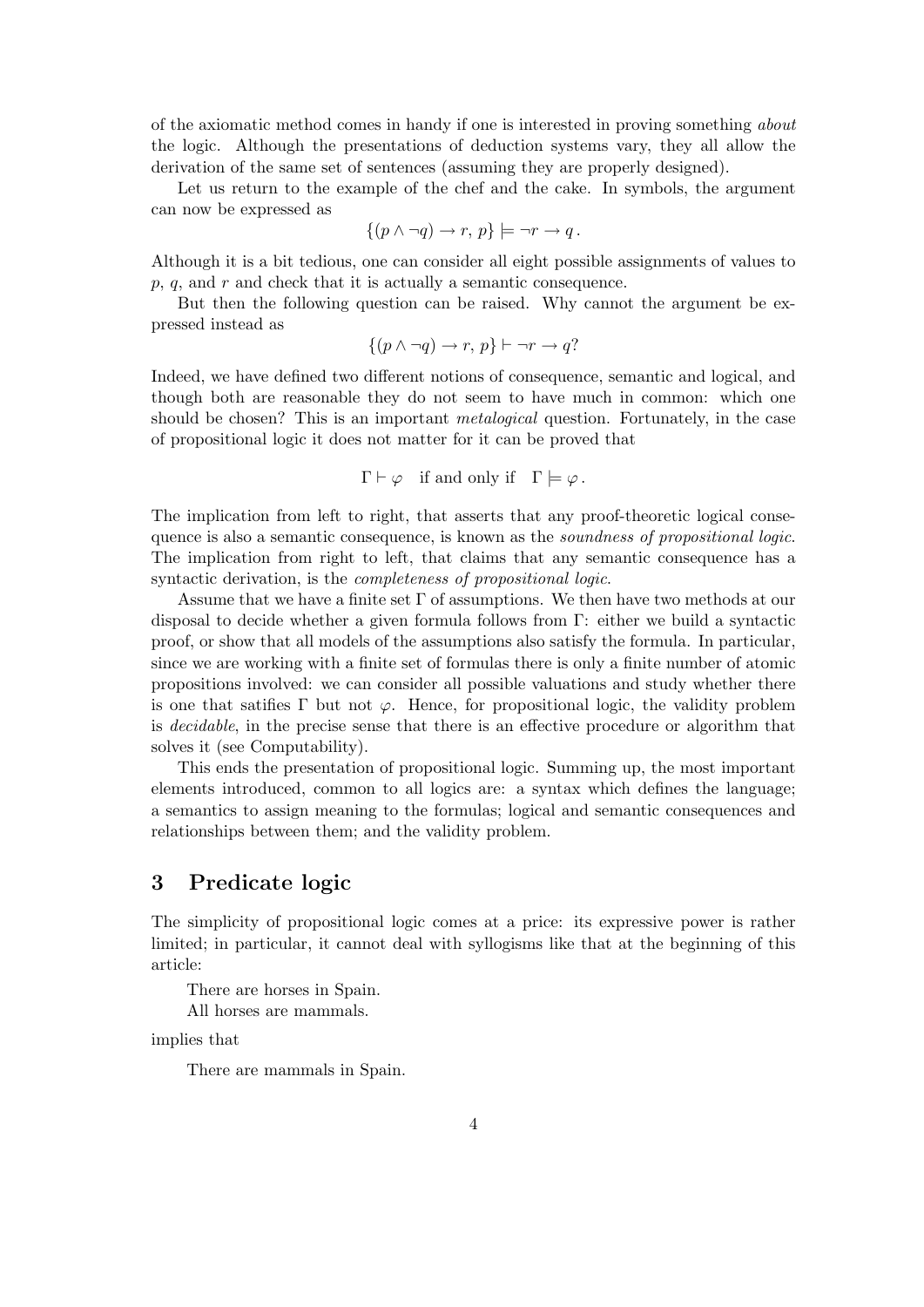In propositional logic we would have to formalize the first premise by means of an atomic proposition  $p$ , the second with  $q$ , and the conclusion,  $r$ , would not be a valid consequence.

To remedy this, predicate logic (also known as first-order logic) introduces predicates and quantifiers. Assume that we use  $H(x)$ ,  $S(x)$ , and  $M(x)$  to express that x is a horse, x dwells in Spain, and x is a mammal, respectively. Then, the syllogism can be presented as a valid argument in predicate logic as

$$
\frac{\exists x (H(x) \land S(x))}{\forall x (H(x) \rightarrow M(x))}
$$

$$
\frac{\exists x (M(x) \land S(x))}{}
$$

where the quantifier ∀ means "for all" and ∃ means "there exists."

But predicate logic goes beyond syllogisms. It not only allows multiple premises, but also predicates with an arbitrary number of arguments. For example, a statement like "the ancestor of an ancestor is also an ancestor" has no room in the syllogistic theory, whereas it can be dealt with in predicate logic by using a binary predicate  $A(x, y)$  with the meaning  $x$  is an ancestor of  $y$ .

$$
A(x, y) \wedge A(y, z) \rightarrow A(x, z).
$$

In predicate logic one can distinguish two levels: terms and formulas; terms denote individuals while formulas are statements about those individuals. Terms are constructed from a set of variables  $(x_0, x_1, x_2, \ldots)$  and a set of constants and function symbols with arbitrary arities:

 $t ::= x \mid c \mid f(t_1, \ldots, t_2)$  f function symbol of arity n.

Thus, if mother is a unary function symbol, the fact that one's mother is an ancestor can be expressed with  $A(mother(x), x)$ .

Formulas, in turn, are constructed from terms and a set of predicate symbols:

$$
\varphi ::= t_1 = t_2 \mid R(t_1, \ldots, t_n) \mid \neg \varphi \mid \varphi \vee \varphi \mid \varphi \wedge \varphi \mid \varphi \rightarrow \varphi \mid \varphi \leftrightarrow \varphi \mid \forall x \varphi \mid \exists x \varphi
$$

where  $R$  is a predicate symbol of arity  $n$ . The resulting set of formulas depends on the concrete sets of function and predicate symbols, F and P: we will write  $L(F, P)$  to denote the set of formulas, or language, built using the sets  $F$  and  $P$ , or just  $L$  if no ambiguity arises. For example, if *peter* is a constant that represents a concrete boy and  $S$  is a binary predicate that stands for "sibling," the sentence

$$
\forall x (S(x, peter) \rightarrow \forall z (A(z, peter) \leftrightarrow A(z, x)))
$$

expresses that peter has the same ancestors as his siblings.

For another, less contrived example, consider the function symbols 0 (constant), suc (unary), and  $+$ ,  $*$  (binary), and the predicate  $\lt$  (binary), which give rise to the language of arithmetic for obvious reasons. Commutativity of addition is then expressed as

$$
\forall x \forall y + (x, y) = +(y, x).
$$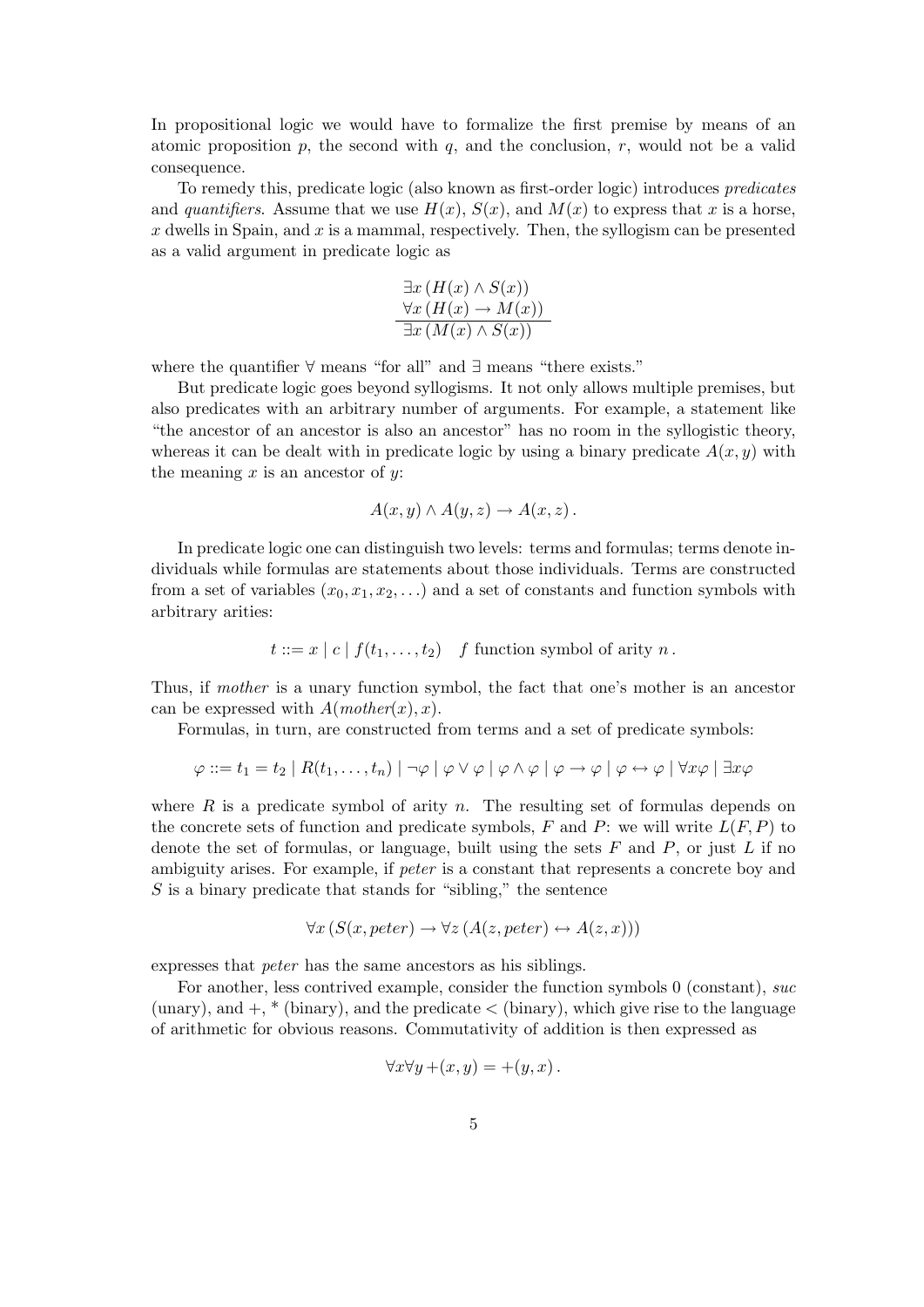Though awkward, this is the correct notation; however, we will usually stick to the standard infix notation and write  $+(x, y)$  as  $x + y$ .

Note that quantifiers are variable binding operators in the same sense as the summation symbol  $\sum$  in an expression like  $\sum_{x=1}^{9} x$ , where the variable x cannot "vary" and take any arbitrary value. (This will become clearer once the semantics of quantifiers is presented in the next section.) In  $\forall x \varphi$  and  $\exists x \varphi$ , the formula  $\varphi$  is said to be the scope of the quantifier. Then, an occurrence of a variable in an arbitrary formula is said to be free if it falls under the scope of no quantifier; otherwise, that occurrence is called bound.

#### 3.1 Semantics

First of all, the universe of discourse, the elements to be referred to by terms, has to be fixed; then, function and predicate symbols from the sets  $F$  and  $P$  have to be interpreted over it. More precisely, a structure  $A$  is a tuple

$$
\langle A, c^A, \dots, f^A, \dots, R^A \dots \rangle
$$

such that

- $A$  is a nonempty set;
- for every constant  $c \in F$ ,  $c^A \in A$ ;
- for every *n*-ary function symbol  $f \in F$ ,  $f^A$  is a function from  $A^n$  to  $A$ ;
- for every *n*-ary predicate symbol  $R \in P$ ,  $R^A$  is a subset of  $A^n$ .

An obvious structure  $\mathcal N$  for the language of arithmetic consists of the set IN of natural numbers as universe, with  $0^N$  the number zero,  $suc^N$  the successor operation,  $+^N$  and  $*^N$  addition and multiplication of natural numbers, and  $\lt^N$  the "less-than" relation. Note, however, that the structure can be arbitrary. Another valid structure is M, where:

- the universe M is the set of digits  $0, 1, 2, \ldots, 9$ ;
- $0^M$  is the digit 9:
- $suc^M$  returns 0 when applied to 9 and the following digit in the usual order otherwise;
- $\bullet$  +<sup>M</sup>, when applied to two digits, returns the smallest one;
- $*^M$  returns the greatest digit:
- $\bullet \leq^M$  is the set of all pairs  $(u, v)$  with u greater than v.

More generally, the set  $A$  can consist of letters, derivable functions, matrices, or whatever elements one chooses.

Before meaning can be ascribed to terms, yet another component is needed: an assignment mapping variables to elements of A. Then, an interpretation  $\mathcal{I} = (\mathcal{A}, V)$  is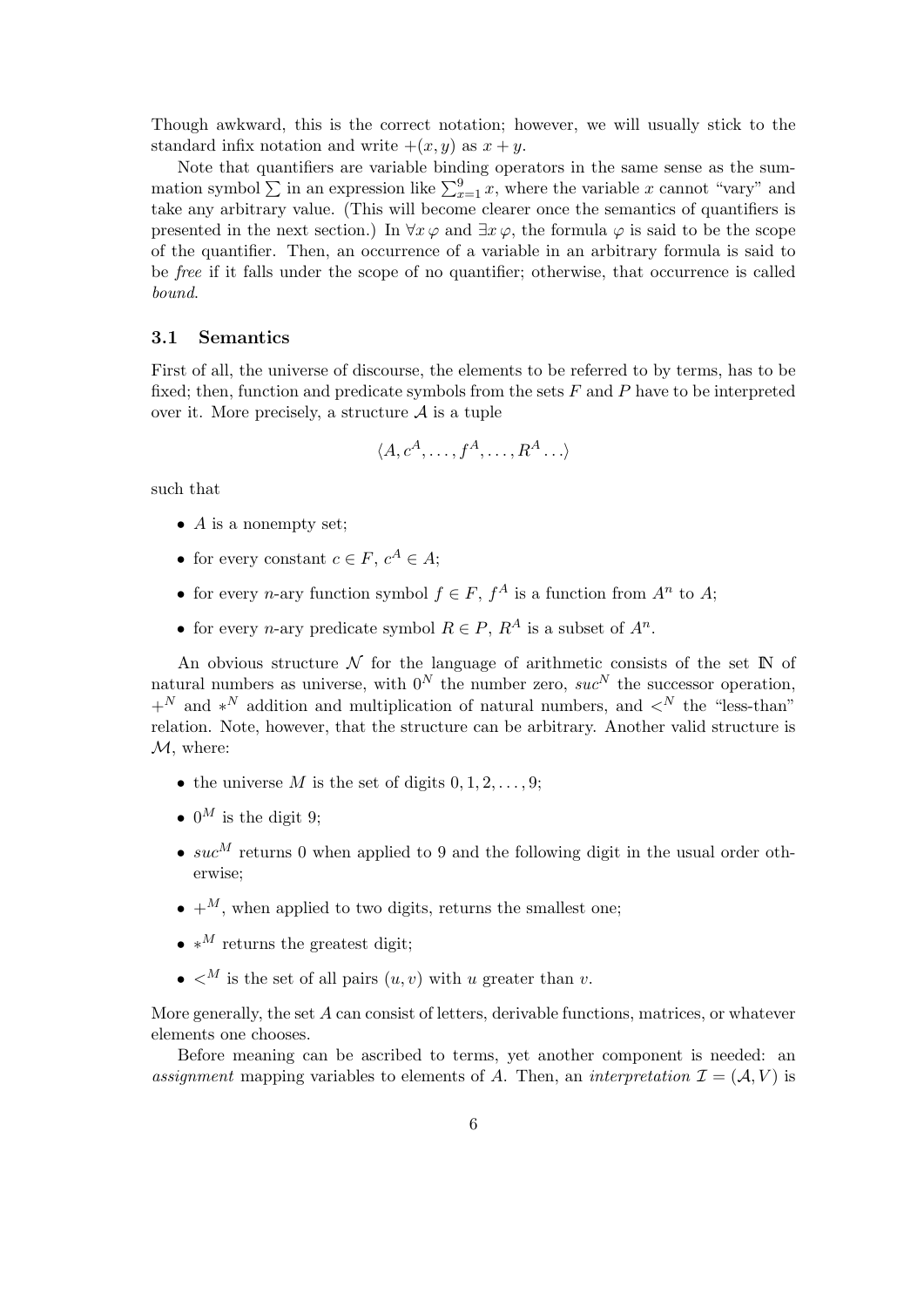a pair formed by a structure and an assignment  $V$ . The meaning of a term in a given interpretation, that is, the individual it refers to in the universe, can now be defined recursively:

$$
\mathcal{I}(x) = V(x)
$$
  
\n
$$
\mathcal{I}(c) = c^A
$$
  
\n
$$
\mathcal{I}(f(t_1, \ldots, t_n)) = f^A(\mathcal{I}(t_1), \ldots, \mathcal{I}(t_n))
$$

Let us consider the previously defined structure  $\mathcal N$  and let V be an assignment such that  $V(x) = 3$  and  $V(y) = 5$ . In the interpretation  $\mathcal{I} = (\mathcal{N}, V)$ ,  $\mathcal{I}(x * suc(suc(0))) =$ 6 and  $\mathcal{I}(x + suc(y)) = 9$ . On the other hand, in the interpretation  $\mathcal{J} = (\mathcal{M}, W)$ , where  $W(x) = 3$  and  $W(y) = 5$ , those same two terms get very different meanings:  $\mathcal{J}(x \times suc(suc(0))) = 3$  and  $\mathcal{J}(x + suc(y)) = 3$ .

A last piece of machinery is needed. Given an assignment  $V$ , a variable  $x$ , and an element a of the universe, we write  $V[a/x]$  for the assignment that maps x to a and coincides with  $V$  in the remaining variables. The truth value of a formula,  $0$  (false) or 1 (true), with respect to an interpretation  $\mathcal I$  can finally be defined:

- $\mathcal{I}(t_1 = t_2) = 1$  if  $\mathcal{I}(t_1) = \mathcal{I}(t_2)$ , and 0 otherwise;
- $\mathcal{I}(R(t_1,...,t_n)) = 1$  if  $(t_1^A,...,t_n^A) \in R^A;$
- $\mathcal{I}(\neg\varphi), \mathcal{I}(\varphi \wedge \psi), \mathcal{I}(\varphi \vee \psi), \mathcal{I}(\varphi \rightarrow \psi), \mathcal{I}(\varphi \leftrightarrow \psi)$  are defined analogously to the propositional case.
- $\mathcal{I}(\forall x \varphi) = 1$  if  $\mathcal{J}(\varphi) = 1$  for all  $a \in A$ , where  $\mathcal{J} = (A, V[a/x])$ ;
- $\mathcal{I}(\exists x \varphi) = 1$  if there exists  $a \in A$  with  $\mathcal{J}(\varphi) = 1$ , where  $\mathcal{J} = (A, V[a/x])$ .

As in propositional logic, if  $\mathcal{I}(\varphi)$  is 1 we say that I is a model of  $\varphi$  or that I satisfies  $\varphi$ , and denote it by  $\mathcal{I} \models \varphi$ . We write  $\Gamma \models \varphi$  if every model of all formulas in  $\Gamma$  is also a model of  $\varphi$ .

Note that assignments are only needed to ascribe a meaning to free occurrences of variables: if there are none, the interpretation of a formula is the same regardless of the assignment. Now it can be checked that the formulas

$$
\forall x (0 < suc(x)) \quad \text{and} \quad \forall x \exists y (x < y)
$$

are both true in the interpretation  $N$ , but false in  $M$ .

#### 3.2 Proof theory

Deduction systems for predicate logic extend those of propositional logic to take care of predicates and quantifiers. In the axiomatic method, the main difference arises from the extension of the set of axioms.

A valuation in predicate logic is a function from the set of formulas to the set  $\{0, 1\}$ that respects the meaning of propositional connectives, that is,  $f(\neg\varphi) = 1 - f(\varphi)$ ,  $f(\varphi \wedge \psi) = 1$  if and only if  $f(\varphi) = f(\psi) = 1, \dots$  The set of axioms is then the set of formulas with one of the following forms:

1. Formulas which are mapped to 1 by all valuations.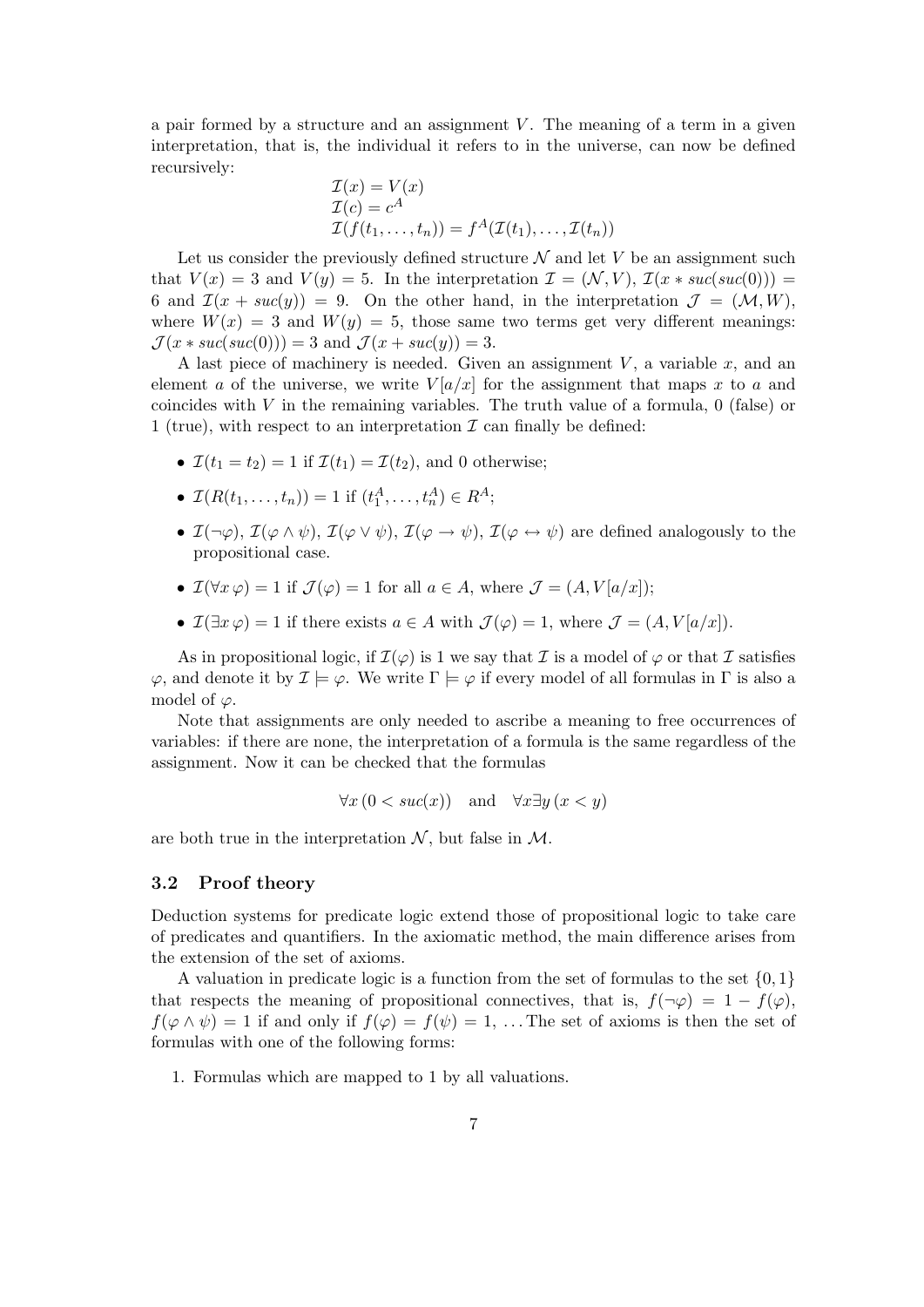- 2.  $\forall x (\varphi \to \psi) \to (\forall x \varphi \to \forall x \psi).$
- 3.  $\varphi \to \forall x \varphi$ , with no free occurrences of x in  $\varphi$ .
- 4.  $\exists x (x = t)$  where t is a term which does not contain x.
- 5.  $t_1 = t_2 \rightarrow (\varphi \rightarrow \psi)$  where  $\varphi$  contains no quantifiers and  $\psi$  is obtained from  $\varphi$  by replacing an occurrence of  $t_1$  in  $\varphi$  with  $t_2$ .

A derivation of  $\varphi$  from  $\Gamma$  is a sequence  $\varphi_1, \ldots, \varphi_n$  such that:

- 1.  $\varphi_n = \varphi$ .
- 2. For all  $i \leq n$ , either:
	- (a)  $\varphi_i$  is an axiom;
	- (b)  $\varphi_i$  belongs to Γ;
	- (c) there exist  $j, k < i$  such that  $\varphi_k = \varphi_j \to \varphi_i$ ;
	- (d) there exists  $j < i$  and a variable x such that  $\varphi_i$  is  $\forall x \varphi_j$ .

The formula  $\varphi$  is then a logical consequence of  $\Gamma$  and it is denoted with  $\Gamma \vdash \varphi$ .

Likewise, a system of natural deduction for predicate logic is obtained, essentially, by extending the propositional one with the rules

$$
\frac{\varphi}{\forall x \,\varphi} \qquad \frac{\forall x \,\varphi}{\varphi[t/x]}
$$

subject to a couple of technical conditions that are omitted and where  $\varphi[t/x]$  means that every free occurrence of x in  $\varphi$  is replaced by t.

#### 3.3 Completeness and decidability

Deduction systems are designed so that they are sound, that is, so that a logical consequence is also a semantic consequence, and it is not hard to show that this is the case in predicate logic. The converse implication, completeness, is much harder to prove but it was also shown to hold for predicate logic by Gödel  $[3]$  in 1929. Therefore, for a set of formulas  $\Gamma$  and a formula  $\varphi$ ,

$$
\Gamma \vdash \varphi
$$
 if and only if  $\Gamma \models \varphi$ .

Faced with the problem of deciding whether a given formula is a consequence of a set of premises, we again have the same two alternatives as in propositional logic: either build a derivation or consider the models involved. Now, however, there is a crucial difference: the set of models is not finite and thus, in general, it will not be possible their study to conclude whether a formula is a semantic consequence of the premises. Hence, if we intend to obtain a mechanical procedure, an algorithm, to decide the validity of a formula we are only left with the proof-theoretic approach.

Assume that we want to determine whether a formula  $\varphi$  is valid, that is, whether  $\vdash \varphi$  (it can be derived from no hypothesis). By using the axiomatic method we can enumerate all valid formulas. First, all derivations  $\varphi_1$  which use axioms of length up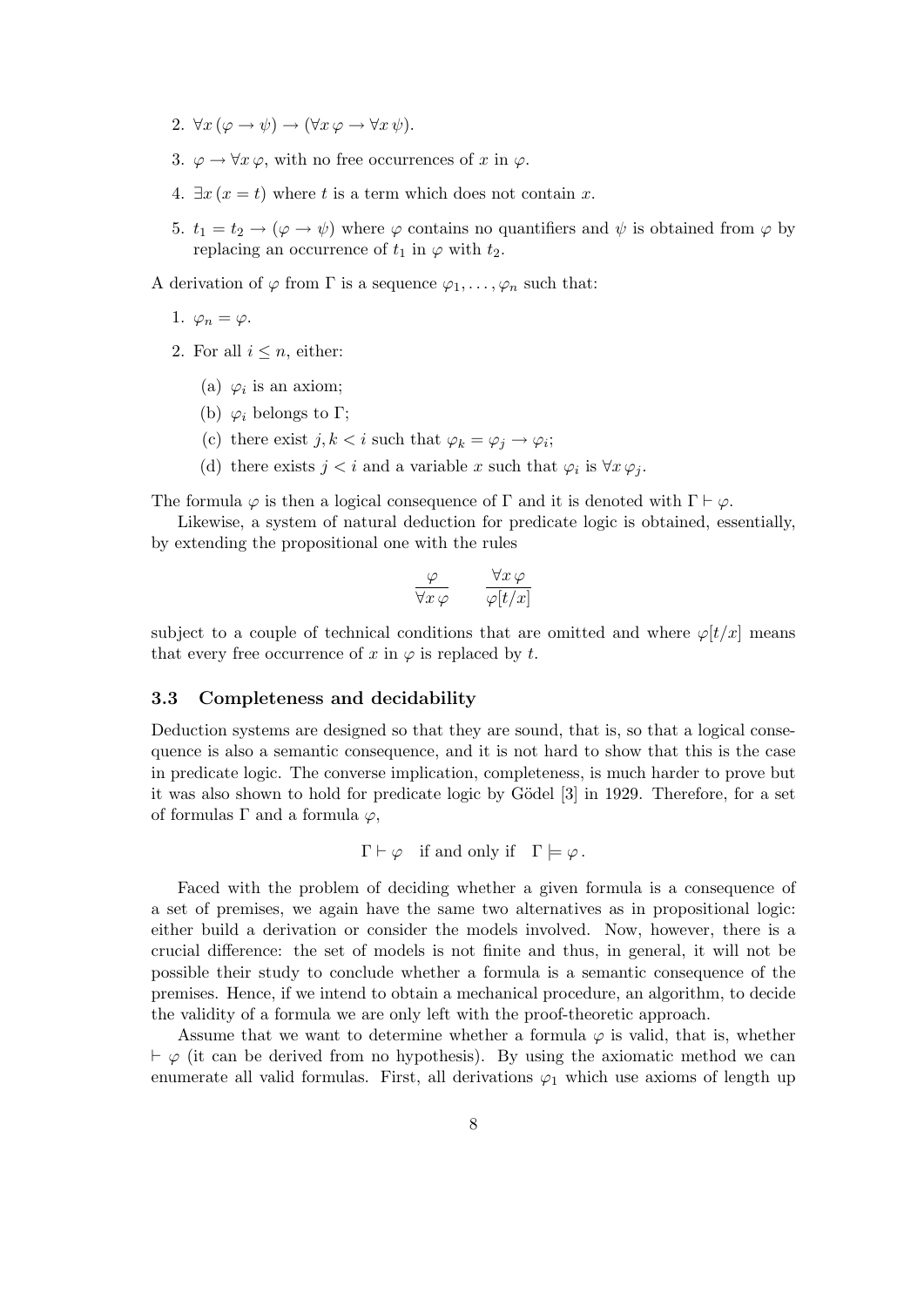to, say 10, are listed; since there can only be a finite number of these, the process ends. Next, derivations  $\varphi_1$  and  $\varphi_1$ ,  $\varphi_2$  with axioms of length up to 11 are considered; again, there is only a finite number of such derivations. In the next step, derivations of up to three steps with axioms of length less than or equal to 12 are listed; and so on. The process is tedious, but it is mechanizable and considers all posible derivations. If  $\varphi$  is valid, then it has a corresponding derivation and this procedure will eventually produce it. But what if  $\varphi$  is not valid? Then the procedure will not terminate and will offer no clue as to the validity of  $\varphi$ . Indeed, that it is no accident but an unavoidable shortcoming of any procedure to decide the validity of a formula is the content of the undecidability theorem proved independently by Church and Turing [4, 5] in 1936.

Note that this does not mean that it is not possible to decide whether a given formula is valid or not, but that it is not possible to develop a general procedure that always works. For example, if all predicates considered are monadic (take one argument) the resulting language is decidable and in this case a computer could be programmed to solve the validity problem.

# 4 A glimpse of other logics

#### 4.1 Second-order and higher-order logic

In predicate logic, variables range over the elements of the universe in the structure; this is why it is also called first-order logic. But in mathematics it is often necessary to refer, not to single individuals, but to collections of these. As a result, it is sometimes convenient to consider an extension of predicate logic with second-order variables that range over subsets or, more generally, over *n*-ary relations of the universe.

The syntax and semantics of second-order logic are defined similarly to those of precicate logic. Now, if X is an n-ary variable and  $t_1, \ldots, t_n$  are terms,  $X(t_1, \ldots, t_n)$  is also a formula. Second-order logic is more expressive than predicate logic. For example, the structure of the natural numbers cannot be characterized by means of predicate formulas because the induction principle can only be approximated by means of all formulas of the form

$$
\varphi(0) \land \forall x (\varphi(x) \to \varphi(suc(x))) \to \forall x \varphi.
$$

In second-order logic, however, the induction principle is formally captured by the single formula

$$
\forall X \left( X(0) \land \forall x \left( X(x) \to X(suc(x)) \right) \to \forall x \, X(x) \right),
$$

where  $X$  is a unary variable, and the structure of natural numbers is characterizable.

Second-order logic allows the expression of mathematical facts in a more natural way; however, this additional expressive power makes the logic much more complex, with many useful properties of predicate logic no longer holding. In particular, there is no deduction system both sound and complete; of course, this is no obstacle for setting up correct and useful (though incomplete) systems. Also, the validity problem is even more undecidable (in a precise technical sense, see Computability) than in the first-order case.

While second-order logic allows to quantify over predicates, higher-order logic (historically, proposed a couple of decades earlier than predicate logic) goes a step beyond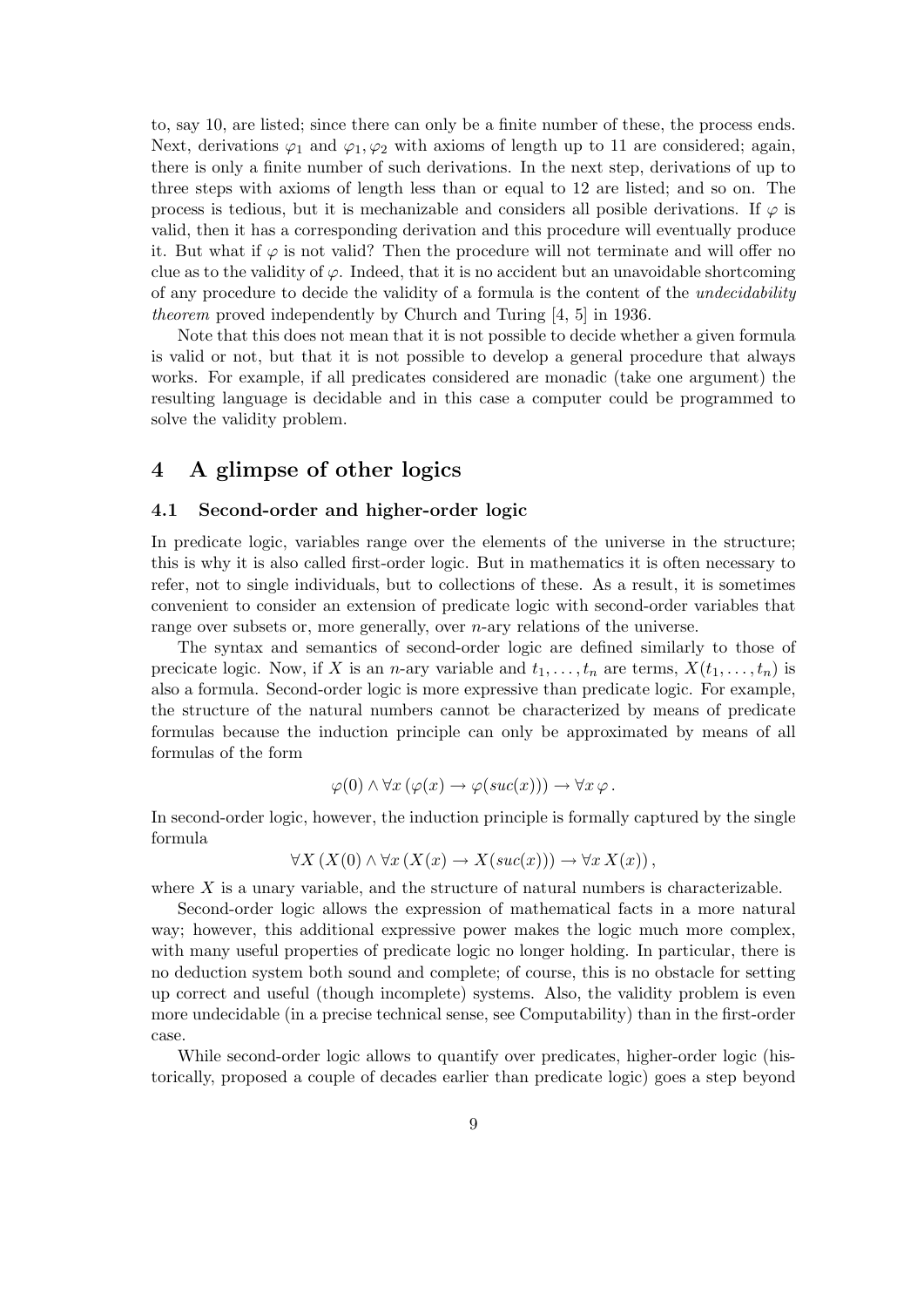and considers, and allows quantification over, predicates that take other predicates as arguments, and predicates which take predicates that take predicates, . . . The resulting logic is, again, very complex but extremely expressive and it has proved to be very useful in computer science.

#### 4.2 Intuitionistic logic

In traditional (also called classical) mathematics, nonconstructive arguments are valid proof methods: it is possible to show that there has to exist an element satisfying a certain property without actually producing a witness to it, and the statement that either a proposition or its negation holds is admitted as true even if none of them has been proved. Some mathematicians object against such principles when working with infinite sets and advocate the practice of constructive procedures. In particular:

- a statement of the form  $\exists x \varphi$  is not proved until a concrete term t has been constructed such that  $\varphi[t/x]$  is proved;
- a proof of a disjunction  $\varphi \vee \psi$  is a pair  $\langle a, b \rangle$  such that if  $a = 0$  then b proves  $\varphi$ , and if  $a \neq 0$  then b proves  $\psi$ .

Intuitionistic logic captures the valid principles of inference for constructive mathematics. In this new setting, familiar statements cease to hold: for example,  $\varphi \vee \neg \varphi$  is not universally true and, while the implication  $(\neg \varphi \lor \neg \psi) \rightarrow \neg (\varphi \land \psi)$  can still be proved, it is not possible to strenghten it to a biconditional. Perhaps surprisingly, a deductive system for intuitionistic logic can be obtained from a classical one just by preventing the law of double negation

 $\neg\neg\varphi \rightarrow \varphi$ .

or any other equivalent to it, from being used as an axiom.

In this sense, intuitionistic logic is a subset of classical logic. On the other hand, classical logic can also be embedded in intuitionistic logic: for every formula  $\varphi$ , a formula  $\psi$  can be constructed such that  $\varphi$  is derivable in the classical calculus if and only if  $\psi$  is derivable in the intuitionistic one.

Since the deduction system has been restricted, it is still sound with respect to the semantics for predicate logic but it is no longer complete. A number of semantics for intuitionistic logic have been defined, the simplest of which is probably the one introduced by Kripke. For propositional intuitionistic logic, a Kripke structure is a partially ordered set  $\langle K, \leq \rangle$  together with an assignment V of atomic propositions to the elements of K such that, if  $k \leq k'$ ,  $V(k) \subseteq V(k')$ . One can think of the elements in K as stages in time and then  $V(k)$  would be the "basic facts" known at instant k. Satisfaction of a formula by a model, called forcing and representing the knowledge at a certain stage, is defined recursively:

- k forces p if  $p \in V(k)$ .
- k forces  $\neg \varphi$  if for no  $k' \geq k$  does k' force  $\varphi$ .
- k forces  $\varphi \wedge \psi$  if k forces  $\varphi$  and k forces  $\psi$ .
- k forces  $\varphi \vee \psi$  if k forces  $\varphi$  or k forces  $\psi$ .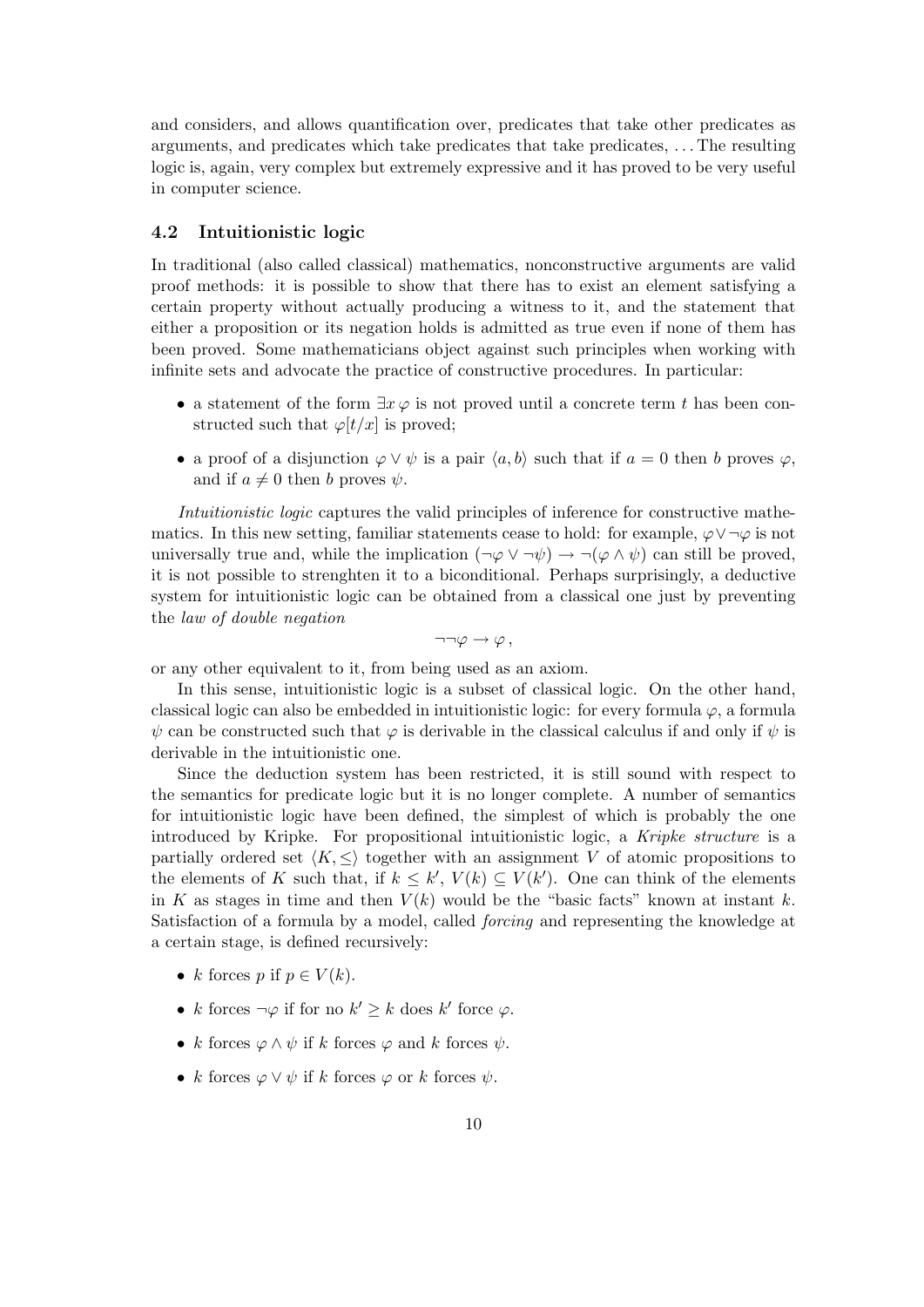• k forces  $\varphi \to \psi$  if, for every  $k' \geq k$ , if k' forces  $\varphi$  then k' forces  $\psi$ .

The intuition for all clauses except the second and the fifth is clear. One knows  $\varphi \to \psi$ at instant k, even if none of  $\varphi$  or  $\psi$  is yet known, if one knows that for all future instants one can establish  $\psi$  if  $\varphi$  can be established. As for the negation,  $\neg \varphi$  is known when no evidence for  $\varphi$  can be found at a later stage.

A Kripke structure forces a formula if all its elements do so, and the intuitionistic calculus is sound and complete with respect to forcing. Kripke structures and forcing can be extended to predicate logic so that the corresponding deduction system also becomes sound and complete. Like their classical counterparts, intuitionistic propositional logic is decidable whereas intuitionistic predicate logic is not.

#### 4.3 Predicate logic in perspective

In mathematics, predicate logic has been a great success, to the point of being often deemed as the logic: it is in principle sufficient for mathematics, has a sound and complete deduction system, and satisfies important semantic results. Indeed Lindstrom's theorems show that there can be no logical system with more expressive power than predicate logic and with the same good semantic properties.

By contrast, computer science (and other fields) has seen a cornucopia of logics suited for different purposes. To cite a few:

- *Modal logic*. It is a logic to reason about concepts such as possibility or necessity.
- Temporal logic. It is a brand of modal logic with operators to talk about the passage of time.
- Fuzzy logic, to deal with approximate, or vague concepts such as the distinction between "warm" and "hot".
- Probabilistic logic, in which the truth values of formulas are probabilities.
- *Nonmonotonic logic*. In this logic, an established piece of knowledge may have to be retracted if additional facts are later known.

Moreover, these logics come in different flavors, usually admitting propositional, firstorder, higher-order, and intuitionistic presentations, as well as combinations of these and many ad hoc variants.

### 5 Logic and computer science

Though profound and important, the practical significance for mathematics of the results obtained during the blossoming of logic in the 20th century has been rather limited. By contrast, logic has risen to prominence in computer science where it is expected to play a role analogous to that of calculus in physics. Specification and programming rank among its most important areas of application, which also include fields as diverse as descriptive complexity, compiler techniques, databases, or type theory [6].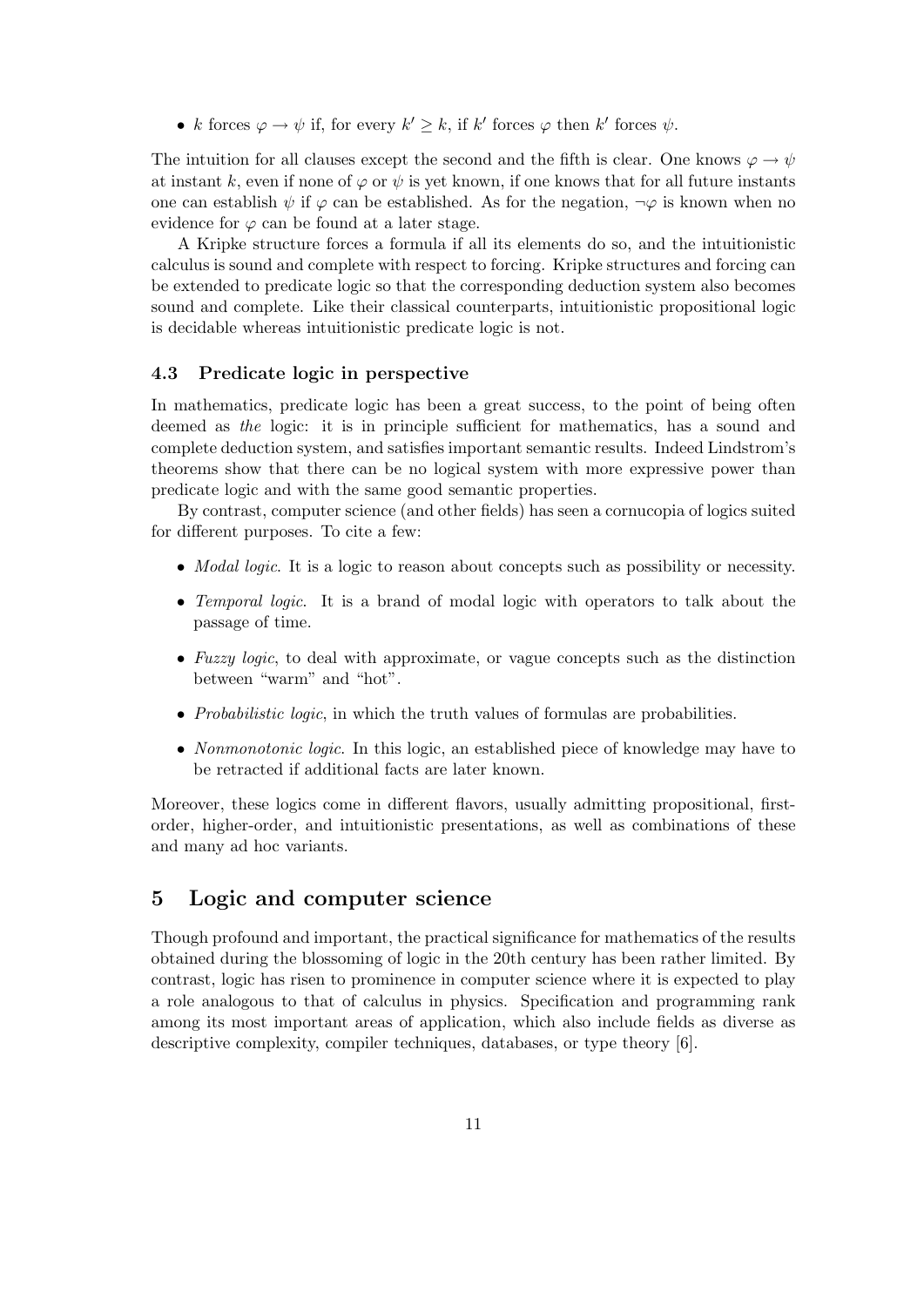#### 5.1 Specification and verification

Computer programs are extremely complex entities and reasoning about them, except for the smallest instances, is no easy feat. A given computer program poses two related problems: deciding what it is supposed to do and then checking whether it does it. Logic can help here, first, with the formal specification of the expected behavior of a program and, secondly, in the process of verifying that the program indeed abides by its specification.

In its first use, logic can be seen as tool to resolve ambiguities. Assume that a programmer is asked to write a program which, given two integers  $a$  and  $b$ , returns the quotient and remainder of dividing  $a$  by  $b$ . The behaviour of the program when a and b are positive should be obvious but if one of them is negative, say  $a = 5$  and  $b = -2$ , and the mathematical training of the programmer is a bit shaky, he might be inclined to admit −3 and −1 as valid quotient and remainder. Furthermore, what should the behavior be when the divisor is 0? A bullet-proof, unambiguos specification of the behaviour of the program would look like:

$$
\varphi \equiv a, b \text{ integers}
$$
\n**fun** *division(a, b)* **returns**  $\langle q, r \rangle$ \n $\psi \equiv (q, r \text{ integers}, a = b * q + r, 0 \le r < |b|) \vee (b = 0 \land q = r = -1)$ 

In this specification, the *precondition*  $\varphi$  requires the arguments to be integers whereas the postcondition  $\psi$  imposes that q and r are the appropriate quotient and remainder if  $b \neq 0$ , and sets them both to  $-1$  if b is 0 to mark the error condition. Alternatively, one could assume/require that  $b$  is never instantiated with 0 as value:

$$
\varphi \equiv a, b \text{ integers}, b \neq 0
$$
\n**fun** *division*(*a, b*) **returns**  $\langle q, r \rangle$ \n $\psi \equiv q, r \text{ integers}, a = b * q + r, 0 \leq r < |b|$ 

In this case the postcondition  $\psi$  leaves unspecified the behaviour of the program if b is 0, so that it should be used only at one's own risk.

In general, the precondition imposes some requirements on the input while the postcondition states all properties that can be assumed about the output. Anything not reflected in them falls outside the programmer's responsibility. To express the precondition and postcondition, any logic can be used.

A specification imposes a contract on the programmer who, given that programming is an error-prone task, would like to have a means to verify that his final code actually satisfies those requirements (see Formal Program Verification). The prototypical example of the use of logic in this regard is Hoare logic, designed for imperative programming languages. It defines a derivation system consisting of a set of rules of the form

$$
\frac{\text{Condition}}{\varphi \text{ instruction }\psi},
$$

for every instruction in the programming language, establishing the conditions under which a precondition  $\varphi$  and postcondition  $\psi$  hold. For example, to the assignment instruction it corresponds the rule

$$
\overline{\varphi[e/x] \, \, x := e \, \, \varphi}
$$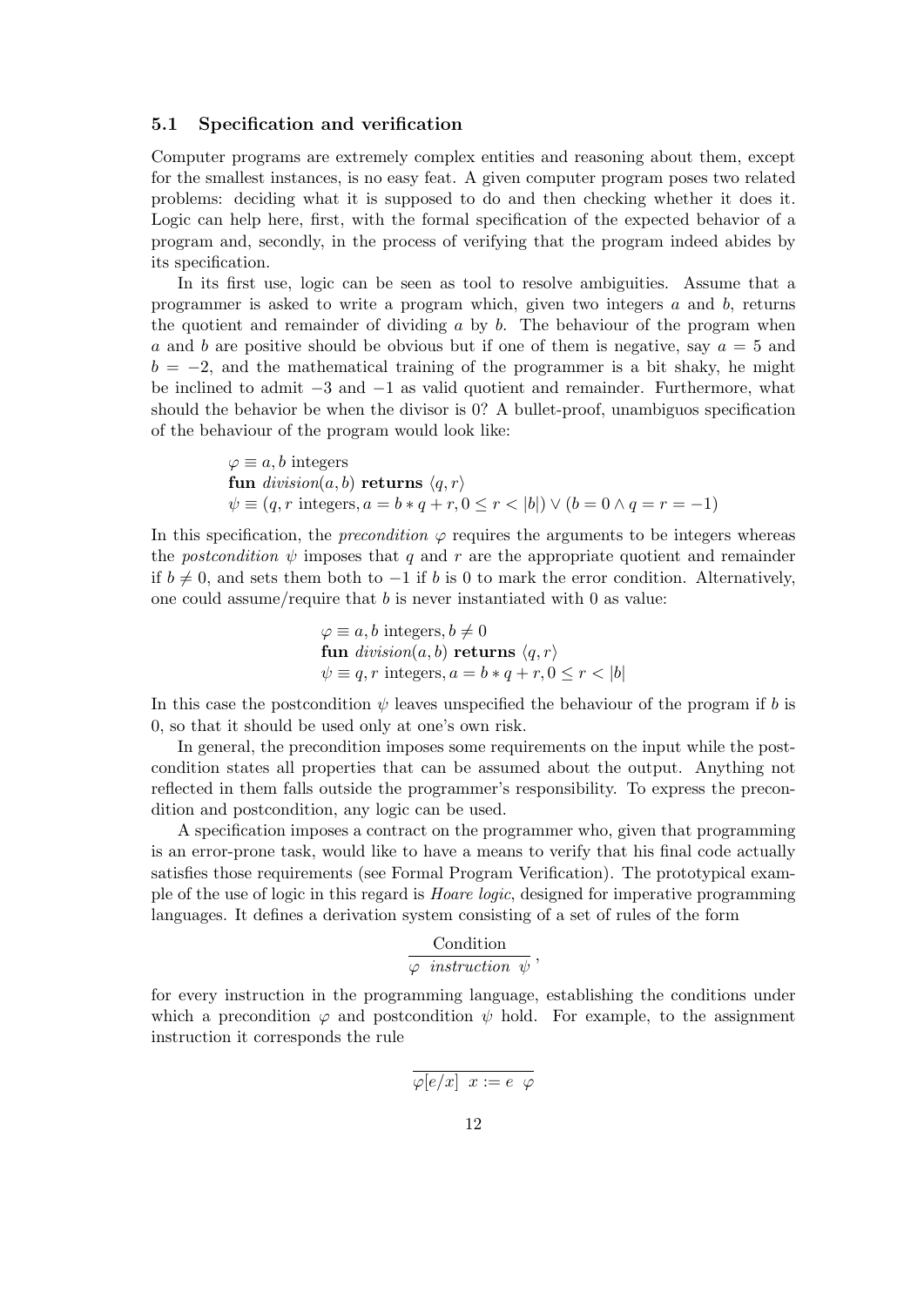which states that some property holds for variable  $x$  after the instruction is executed only if it already held when the expression  $e$  was substituted for  $x$ . Similarly, for sequential composition of instructions we have the rule

$$
\frac{\varphi\ \text{intraction}_1\ \ \psi\ \ \text{intraction}_2\ \ \chi}{\varphi\ \text{intraction}_1\ ;\ \text{intraction}_2\ \ \chi}\,,
$$

which states the conditions required for  $\chi$  to hold after executing *intruction*<sub>1</sub> followed by instruction<sub>2</sub>. Ideally, to show that a program P satisfies a specification  $\varphi P \psi$  one would start with  $\psi$  and the final line of P and proceed backwards by applying the corresponding rule in the calculus. The fact that programs are hundreds of thousands of lines long and that the application of some of the rules require human intervention makes this direct approach unfeasible in practice.

A different flavor in which logic supports the verification process comes in the form of proof assistants or theorem provers (see Automated Theorem Proving). These are usually embedded within verification systems which allow to formally specify functions and predicates, to state mathematical theorems and to develop formal proofs. Many of these systems are based on higher-order logic, but some use predicate logic. These environments do not directly work with the program code but instead focus on the algorithms that implements, by translating them into an appropriate logical language and then formally proving the properties they are required to satisfy. These systems are very powerful and some impressive results have been achieved in the verification of certain hardware architectures and protocols, but they present as a major drawback their dependency on user interaction.

In contrast to theorem provers, model checkers are fully automated and their underlying logic is some variation of temporal logic. *Model checking* was proposed in the early 1980s to verify complex hardware controllers and has also come to be used in the verification of software since then. A model checker explores all posible states in a system to check for a counterexample of the desired property and herein lies its limitation: whereas hardware controllers have a finite, if huge, number of states, typical programs have an infinite number. Even for hardware systems, the number of states can grow exponentially giving rise to what is known as the explosion problem. Hence, the devise of abstraction techniques that significantly reduce the size of a system to make it amenable to model checking, without altering its "main" properties, is an active area of research.

#### 5.2 Programming

Logic also serves as the foundation of programming languages and has given rise to the declarative paradigm.

#### 5.2.1 Logic programming

Imagine a problem for which all assumptions and requirements have been expressed as predicate logic formulas and gathered in a set Γ. For this problem, we are interested in determining whether there exists a solution, an element that under the given requirements satisfies a certain condition. Formally, we are interested in the entailment

 $\Gamma \vdash \exists x \, \varphi(x)$ .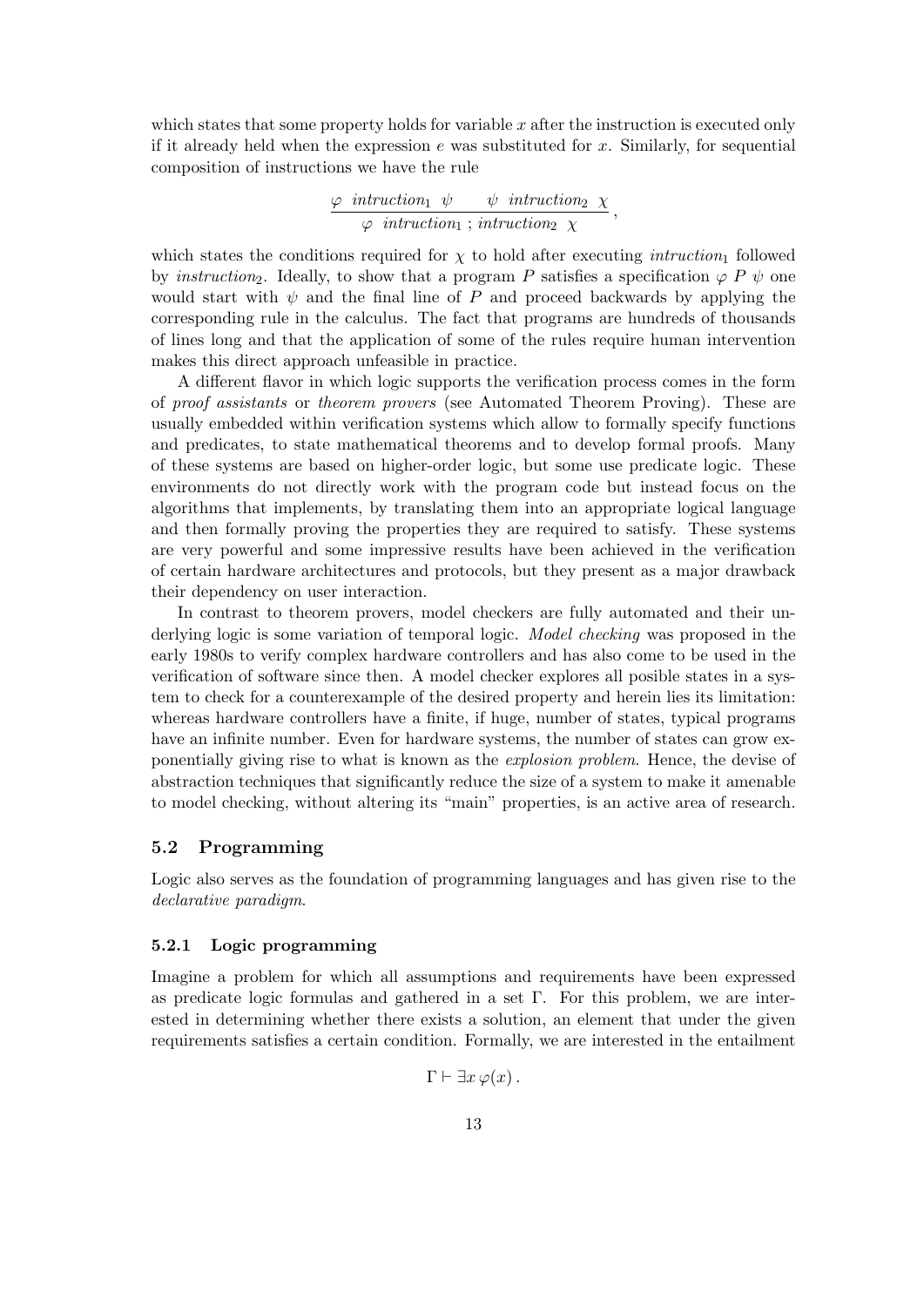Furthermore, we are probably interested not only in finding out if such an element exists but also in a concrete instance, that is, a term t such that  $\Gamma \vdash \varphi[t/x]$ .

In general, from  $\Gamma \vdash \exists x \varphi$  it does not follow that  $\varphi[t/x]$  for some term t; think of  $\Gamma = \{\exists x R(x)\}\$ for a counterexample. Logic programming is the area of research that studies the conditions that guarantee the existence of  $t$  and the ways of obtaining it (see Answer Set Programming). In logic programming, the formulas in  $\Gamma$  are restricted to universal Horn formulas of the forms

$$
\forall x_1 \ldots \forall x_n \, \varphi \quad \text{and} \quad \forall x_1 \ldots \forall x_n \, (\varphi_1 \wedge \ldots \wedge \varphi_m \rightarrow \varphi)
$$

while the goal is an existential formula

$$
\exists x_1 \ldots \exists x_n (\varphi_1 \wedge \ldots \wedge \varphi_m);
$$

all  $\varphi_i$  and  $\varphi$  have the form  $t = t'$  or  $R(t_1, \ldots, t_n)$ . Under these conditions, if the goal can be proved, then there exist concrete terms  $t_1, \ldots, t_n$  for which  $\varphi$  holds. In principle, these terms can be found by systematically applying the rules of any of the deduction systems presented in Section 3. However, given the restricted form of Horn formulas, a rule of inference more suitable for logic programming called resolution has been developed which computes all terms that make  $\varphi_1 \wedge \ldots \wedge \varphi_m$  true. Recall that the validity problem in predicate logic is undecidable; this is reflected in logic programming in the fact that every implementation of resolution may loop forever if there are no solutions to the problem.

As an example of a logic program, let us consider the problem of finding paths in a directed graph. Assuming we use constants  $a, b, \ldots, f$  to represent the nodes and corresponding binary predicates arc and path, the conditions of the problem can be represented as follows (omitting quantifiers, as customary in this context):

$$
arc(a, b)
$$
  
\n
$$
arc(b, d)
$$
  
\n
$$
arc(b, d)
$$
  
\n
$$
arc(e, f)
$$
  
\n
$$
arc(f, e)
$$
  
\n
$$
arc(x, y) \rightarrow path(x, y)
$$
  
\n
$$
arc(x, z) \land path(z, y) \rightarrow path(x, y)
$$

A path from x to y is specified either as a direct arc between the nodes, or as an arc from x to an intermediate node z followed by a path from z to y. Now, to obtain all nodes reachable from a the goal  $path(a, x)$  would be used and the resolution procedure would return  $b, c$ , and  $d$  as possible values for  $x$ .

Imposing further restrictions on the form of the formulas has led to the definition of query languages for deductive databases.

#### 5.2.2 Functional programming

Functional programming languages are based on the lambda calculus. Although there are many variants and they all favour an operational interpretation, lambda calculi can be endowed with both semantics and sound and complete deduction systems (but note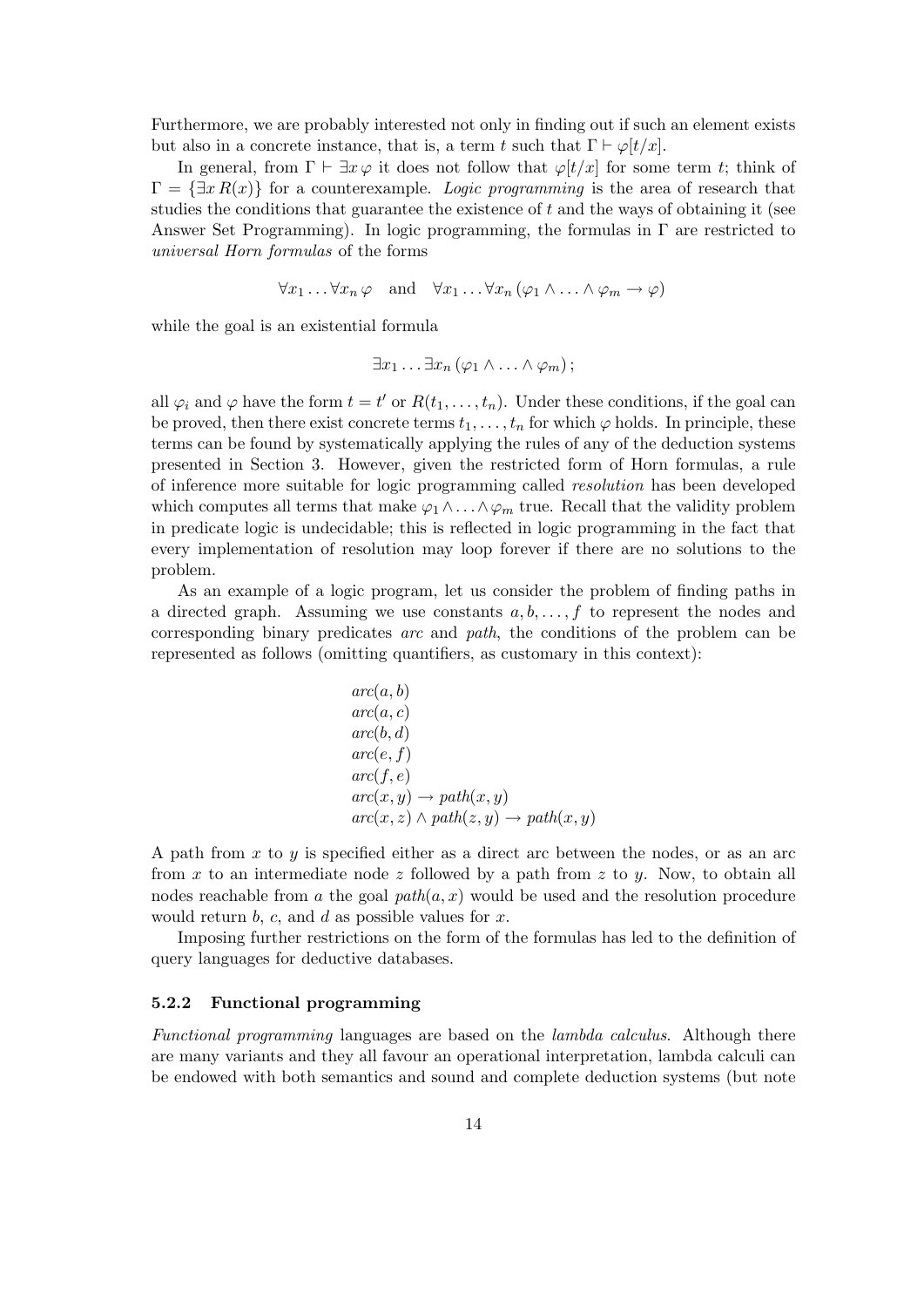that it took almost 40 years to define a semantics for the original, untyped lambda calculus), thus partaking in the main logical features. Unlike predicate logic, functions are first-class citizens in the lambda calculus and can therefore be passed as arguments to other functions and returned as results.

Functional languages come in many different flavors (see Functional Programming) but the central notion in all of them is that of definition  $t \equiv s$ , which is interpreted operationally as a rule that allows the transformation of the term in the lefthand side, t, into the one in the righthand side, s, in a process called *rewriting*. A program consists simply of a set of definitions. For example, the program

$$
square: Integer \rightarrow Integer \qquad apply: (Integer \rightarrow Integer) \rightarrow Integer
$$
  

$$
square x \equiv x * x \qquad apply f x \equiv f x
$$

defines a function *square* that returns the square of its argument, and a function *apply* that takes a function  $f$  and an integer as arguments and applies  $f$  to that integer. The term apply square 2 would then be rewritten first to square 2 and then to  $2 * 2$  (which the compiler would evaluate to 4). For some terms, however, the process of reduction may never stop:

> infinity : Integer  $infinite \equiv infinity+1$

Terms such as this do not denote well-defined values in the normal mathematical sense. Another potential difficulty lies in the possible existence of different rewriting sequences for the same term. Given definitions  $t \equiv t'$  and  $t \equiv t''$ , in principle t could be reduced to either  $t'$  or  $t''$ , and there are no guarantees that these two terms can be further reduced to a common one. In functional programming, if two different rewriting sequences terminate then they converge, that is, they lead to the same result.

#### 5.2.3 Other paradigms and tidbits

Logic and functional programming are the two main representatives of declarative programming. Their main advantage is their logical foundation, which makes it possible to mathematically reason about the programs themselves and enormously facilitates the verification process. This has led many researchers to seek ways of enhancing their expressive power while remaining in the corresponding framework and thus retaining their good properties, and has produced languages in which convergence may not happen and nondeterminism is allowed or where (some) a priori infinite computations can be dealt with. Also, both approaches have been integrated in what is known as *functional logic* programming; here the computational process is guided not by resolution nor rewriting, but by a technique called *narrowing*.

Some languages have withdrawn from predicate logic and the lambda calculus and are based on equational logic, which is quite a restrictive subset of them both and precludes the use of functions. The loss in expressivity is made up with the gain in efficiency and simplicity of the mathematical reasoning about the programs. More recently, a whole family of languages has been designed based on yet another logic, *rewriting logic*, which extends equational logic with rules to allow a natural treatment of concurrency and nondeterminism. Unlike equations, a rule  $t \rightarrow s$  does not express the identity between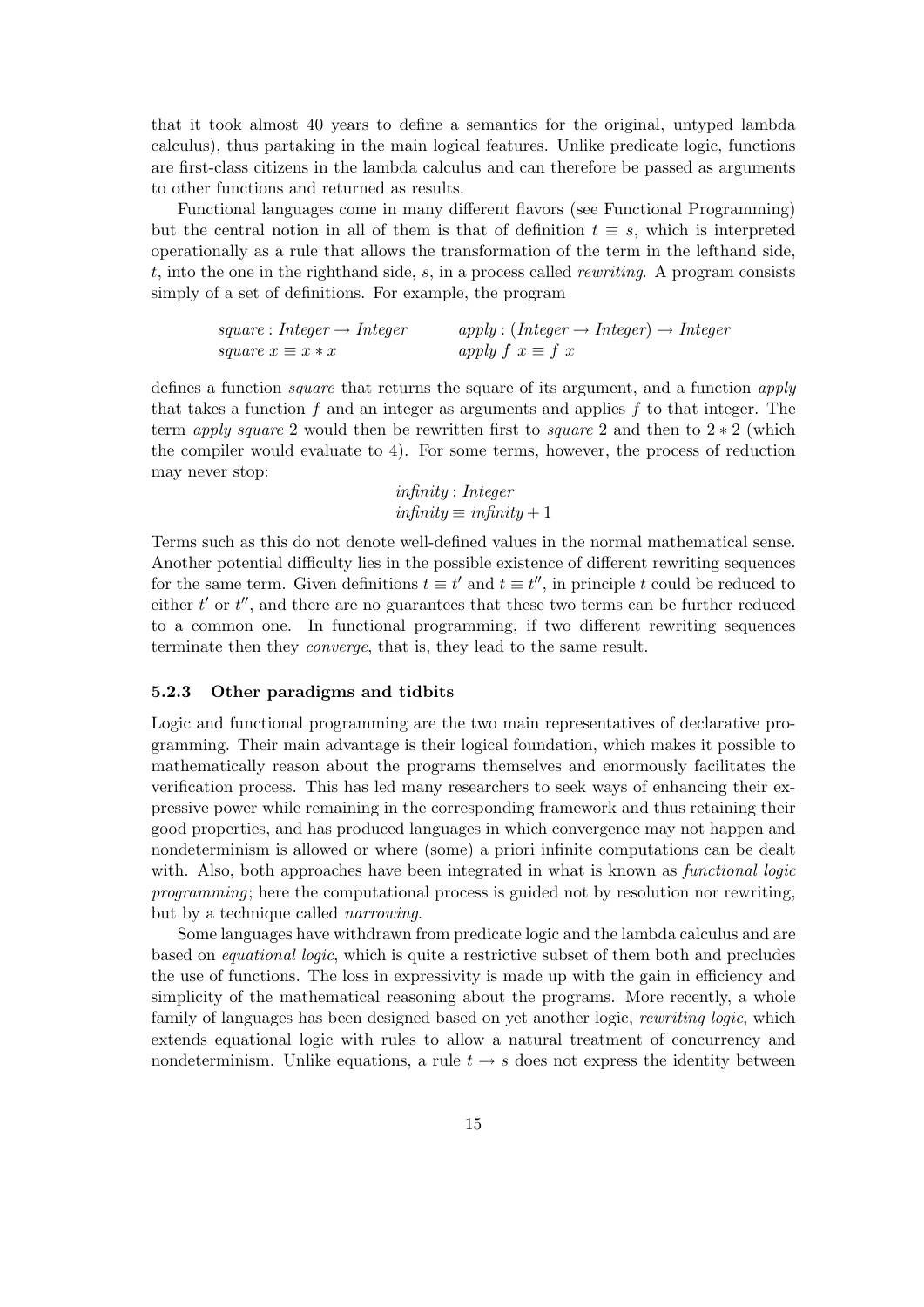the meanings of the two terms but rather that the state represented by t evolves to that represented by s.

## 6 Coda

The previous sections may convey the impression that a logic is a precisely defined entity, when there is actually no consensus about what constitutes a logic. It is true that most logics have both a model and a proof-theory, but that is not always the case and, even when it is, one of the approaches may be clearly emphasized over the other. For Quine [7], on more philosophical grounds, even a full-fledged logic like second-order logic should be rather regarded as a mathematical theory since its logical truths by themselves capture substantial mathematical statements. Together with the explosion in the number of proposed logics, this diversity has spurred work in research with a unifying aim that has resulted in the development of:

- logical frameworks, that are logics in which other logics can be represented and used, and
- extremely abstract formalisms such as institutions, that intend to capture the defining characteristics of any logic.

A detailed discussion on these topics, as well as on many others not mentioned in this article, can be found in the comprehensive surveys [8, 9, 10].

Much of the impetus for the development of mathematical logic came from the desire of providing a solid foundation for mathematics. Nowadays it is computer science that has taken the leading role and it will be the applications and needs in this area that are bound to guide the future of formal logic.

### References

- [1] M. Davis. Engines of Logic: Mathematicians and the Origin of the Computer, 2nd edition. W. W. Norton & Company, 2001.
- [2] A. Tarski. The concept of truth in the languages of the deductive sciences (in Polish). Prace Towarzystwa Naukowego Warszawskiego, Wydzial III Nauk Matematyczno-Fizycznych, 34, 1933. Expanded English translation in [11].
- [3] K. Gödel. The completeness of the axioms of the functional calculus of logic (in German). Monatshefte für Mathematik und Physik, 37:349–360, 1930. Reprinted in [12].
- [4] A. Church. A note on the Entscheidungsproblem. Journal of Symbolic Logic, 1:40– 41, 1936.
- [5] A.M. Turing. On computable numbers, with an application to the Entscheidungsproblem. Proceedings of the London Mathematical Society, 42:230–265, 1936.